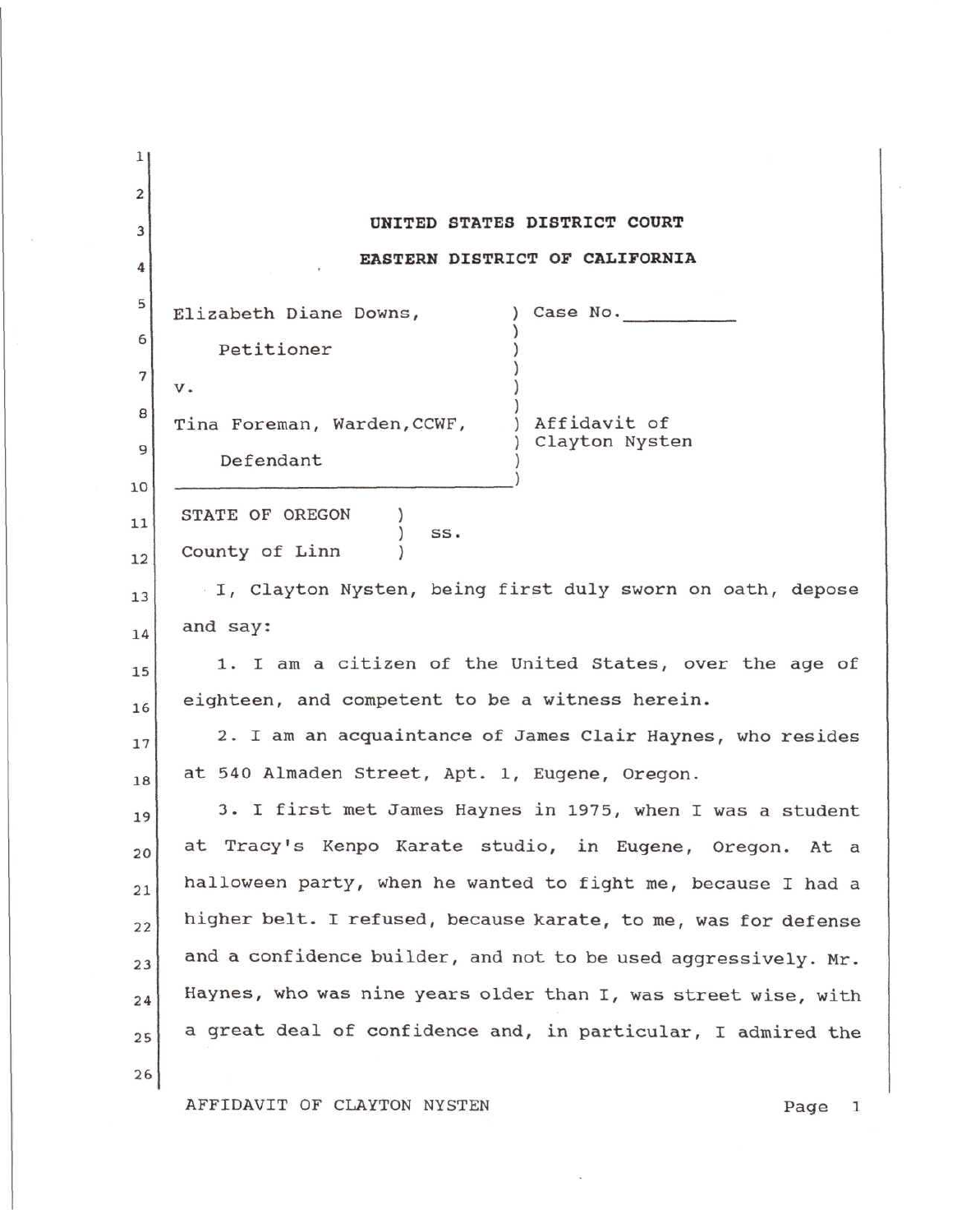$_2$  confidence he displayed. As a boy, I had always been afraid to stand up to anyone and I still suffered from that problem 3 as a young adult. I saw in Jim Haynes, strength and character I had always wanted, so we became good friends. Jim was noted 5 for his violent nature. He had nicknames of "Animal" and o "Barb", like in barb wire, because of the way he handled  $\overline{7}$ himself with other people. 8

9 10 I heard about the shooting of the Downs family on the radio. The next day, I went to Mr. Haynes' place in East ll  $_{12}$  with clean clothes on. This was a little different for Mr.  $\begin{bmatrix} 1 & 1 \\ 1 & 1 \end{bmatrix}$  Haynes, because he liked to go around in his grubbies. I asked 14 15 16 17 Springfield. He was sitting in the room he called his office him if he had seen the newspaper yet and he said, "No! You know I don't read the paper." There was a copy of the Eugene Register Guard folded neatly on the desk, with a composite drawing facing up, that looked just like Mr. Haynes.

18 19 20 21 22 23 24 25 It was noted in the newspaper that there had been an older model yellow car at the shooting site. Mr. Haynes had a yellow car at that time, and he disposed of it that same week. Immediately after the shooting, Mr. Haynes began to change his appearance. He wore sun glasses continuously, which is something he never did before. He would grow a beard and shave it off, grow sideburns and cut them off. He didn't want anyone to take his picture or have a picture of him. I think the

26

1

4

AFFIDAVIT OF CLAYTON NYSTEN Page 2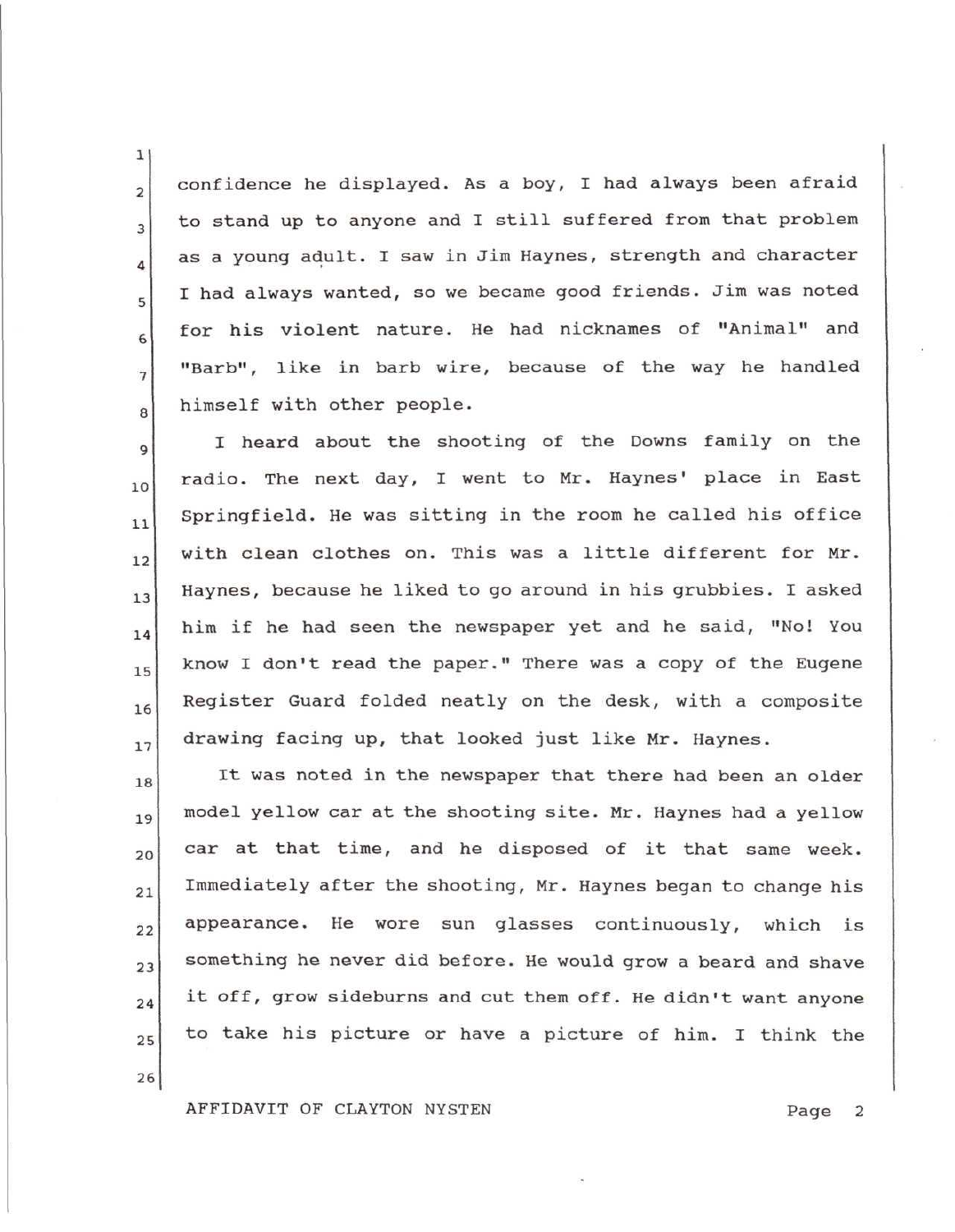biggest change that I saw in Jim Haynes was in his personality. He went from the very aggressive person I had known, to, almost a non-person. Where he had strength before, was more of an emptiness. It was almost like someone had operated on him and removed his backbone.

Two days after the shooting, Mr. Haynes told me that he was 7 the one who shot the Downs woman and her kids. He said she saw 8 something she wasn't supposed to see, but he didn't say what 9 it was. He said he had been paid to do the job. I knew that 10 Mr. Haynes was always doing jobs for different people in  $11$ collections and other ways, so I believe what he said was a  $12$ possibility. I asked him why he would shoot the kids and not  $13$ the woman and he said it's a way to teach her a lesson make 14 her suffer for the rest of her life for her mistake. As time 15 went on, Mr. Haynes talked quite freely about shooting the 16 Downs family. I know of several other people he has told this  $17$ same thing to. I don't know how many times I heard him admit 18 to shooting the Downs family, but it was several. 19

26

ii

**11**

**ii**

**ii**

1

 $\overline{2}$ 

3

4

6

5

AFFIDAVIT OF CLAYTON NYSTEN Page 3

**ti**